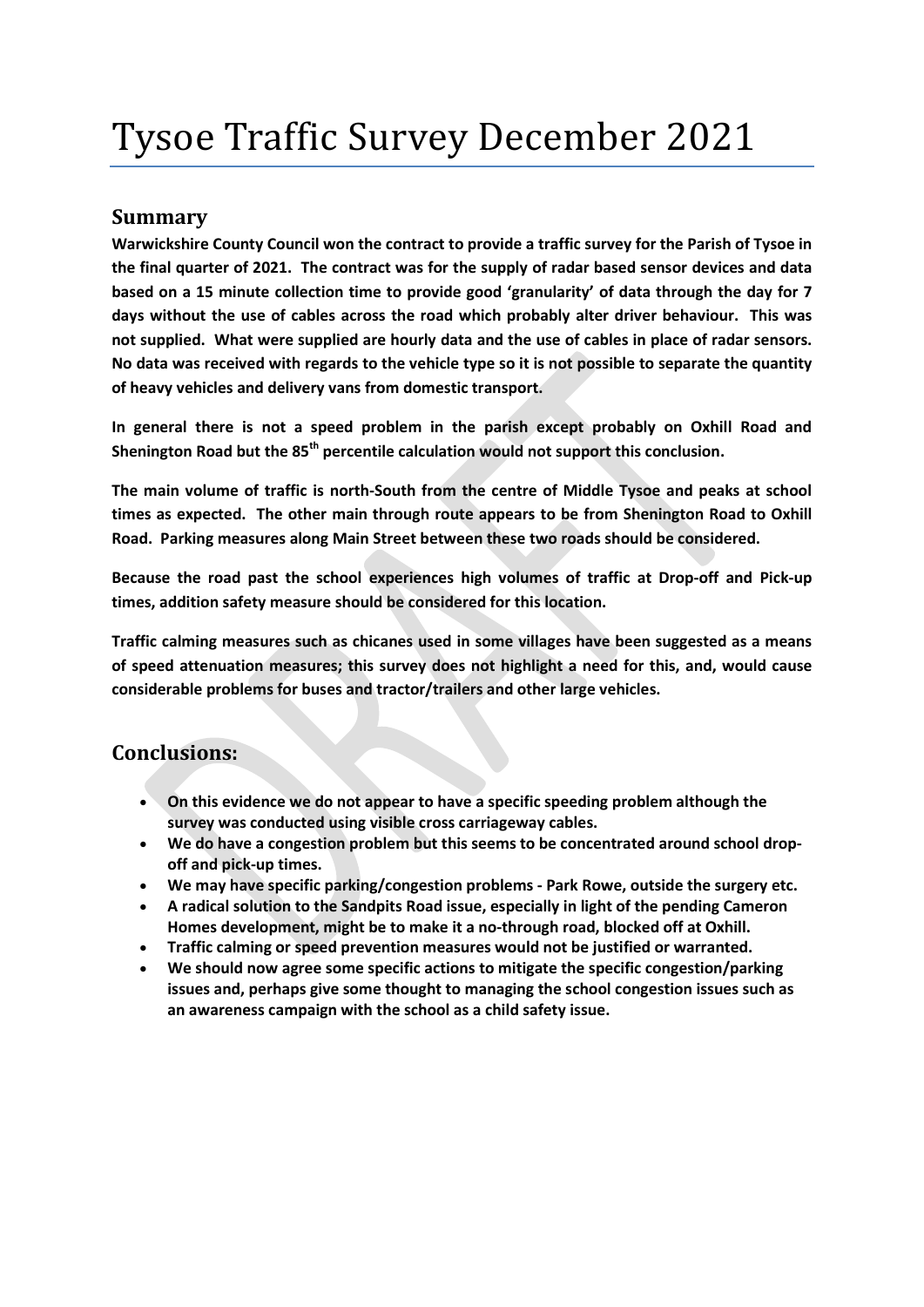# Measurement Stations

Five measurement stations were specified as;

- Shenington Road in the 30mph zone
- Lower Tysoe between Badgers Lane and Lane End 40mph zone
- Main Street Middle Tysoe between Peacock Lane and the old butchers 30mph zone
- Oxhill Road 30mph zone
- Tysoe Road Lower Tysoe close to Brown Beams 40mph zone

Graphed data reduction is shown at the end of this paper.

## **Discussion**

#### Traffic Speed

The "85th percentile"<sup>1</sup> speed is a speed at which 85% of traffic will be travelling at, or below, along a street or road (under free flow conditions). It's typically associated with the setting of speed limits, and (more controversially) often used as an argument against lowering them, or enforcing limits. From the data supplied it would seem that there is a limited speeding issue in the village except for Oxhill Road and possibly Shenington Road.

#### Shenington Road

The 85<sup>th</sup> percentile value for Shenington Road 'All Directions' is approximately 28mph and is a standard metric used to determine speed limit observance. Just over 6% of recorded speeds were over 33mph with a maximum of 37mph.

#### Oxhill Road

A similar situation was recorded for Oxhill Road with an 85<sup>th</sup> percentile of 27mph despite 18 recordings of speeds above this value with a maximum of 42mph.

#### Traffic Volume

Not unexpectedly, the main flow of traffic through the village is North - South/South - North peaking at 08:00 to 0900 and 15:00 to 16:00 at around 1,100/5 working days = 220 vehicles per hour. This volume of traffic at these times is less south of Peacock Lane through the centre of Middle Tysoe at around 700/5 working days = 140 vehicle movements per hour. This would suggest because of the times that the main amount of traffic is for school drop-off and pick-up and from outside of the village to the north.

The data might also indicate that a main route is via Shenington Road onto Oxhill Road both with a peak flow around 400 vehicles per hour throughout the day during the working week. If this indeed is a through route, anti-congestion measures might be worth looking along Main Street between Shenington Road and Oxhill Road. An example might be parking management.

#### Sandpits Road

Sandpits Road was not included in the survey but measures such as a one way system in the direction from the centre of Middle Tysoe towards Oxhill road should be considered with the prospect of 30+ houses possibly to be developed on the land off sandpits Road.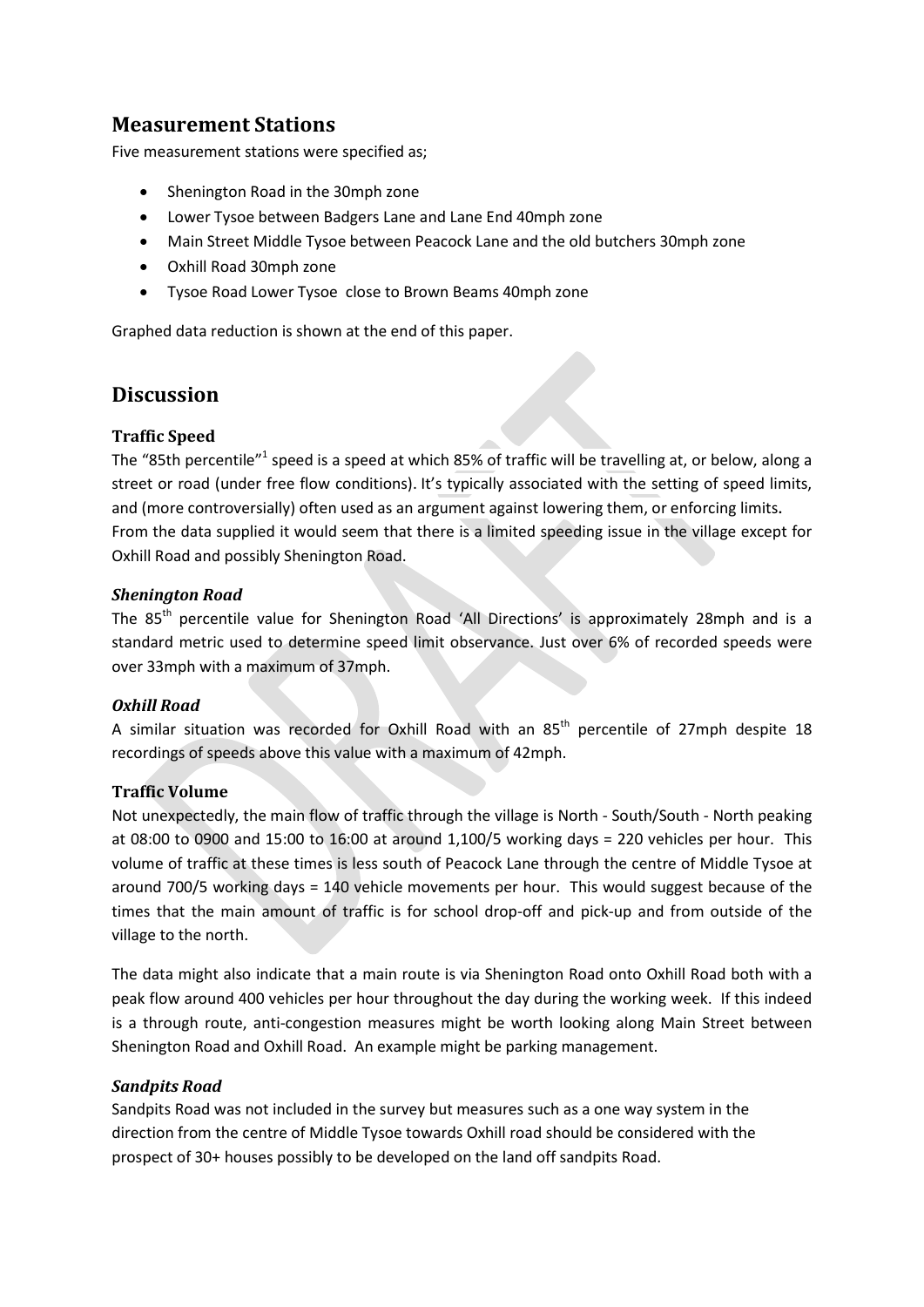#### Tysoe School

The data shows that at school drop-off and collection times the volume of traffic on Main Street is some 220 vehicles per hour with around 140 vehicle movements past the junction of Saddledon Street and Main Street. Here car parking is a major concern as drivers park regardless of obstruction or proximity to junctions. Outside the school zig-zag yellow lines on one side of the street offer some safety but only on one side. Installation of zig-zag lines on both sides of the road at this dangerous bend should be considered especially as the junction with Peacock Lane is a concern especially with illegal parking at the Well Head Seats.

#### Notes:

1 The 85<sup>th</sup> percentile is calculated by Multiplying 0.85 by the number of results in the study and 0.5 added and the nearest integer taken. For example;

> If a study includes 300 car speeds, multiply 300 by 0.85 to get 255 and add 0.5 to get 255.5, round up to the integer.

> The data is ordered slowest to fastest and the 256 slowest speeds are taken. The slowest speed is added to the  $256<sup>th</sup>$  speed and the sum divided by 2. This is the 85<sup>th</sup> percentile.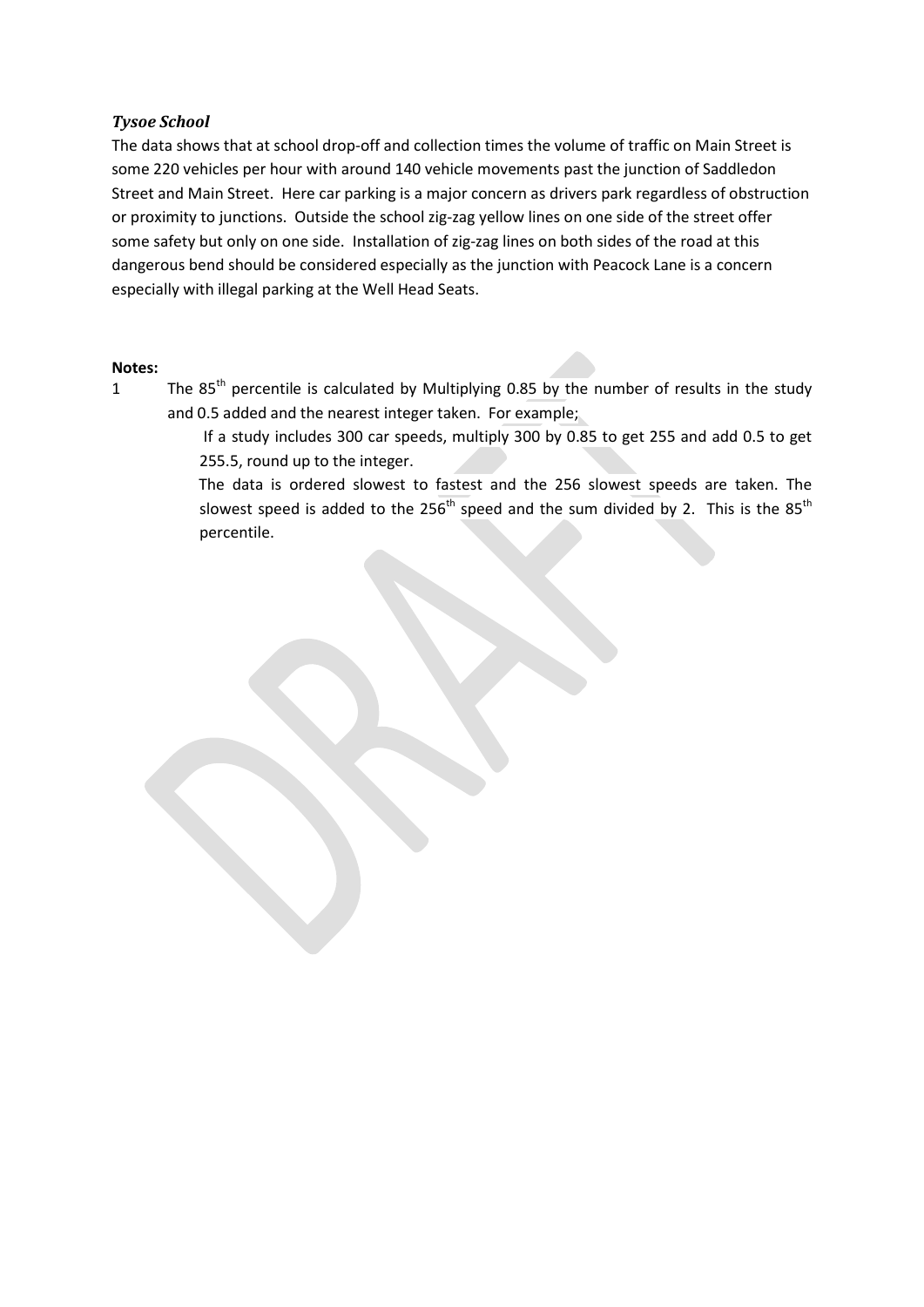# Graphed data from the five measurement stations.



Lower Tysoe Wednesday December 1 2021 to Wednesday December 8 2021

Tysoe Road Lower Tysoe Wednesday December 1 2021 to Wednesday December 8 2021



Main Street Middle Tysoe Wednesday December 1 2021 to Wednesday December 8 2021